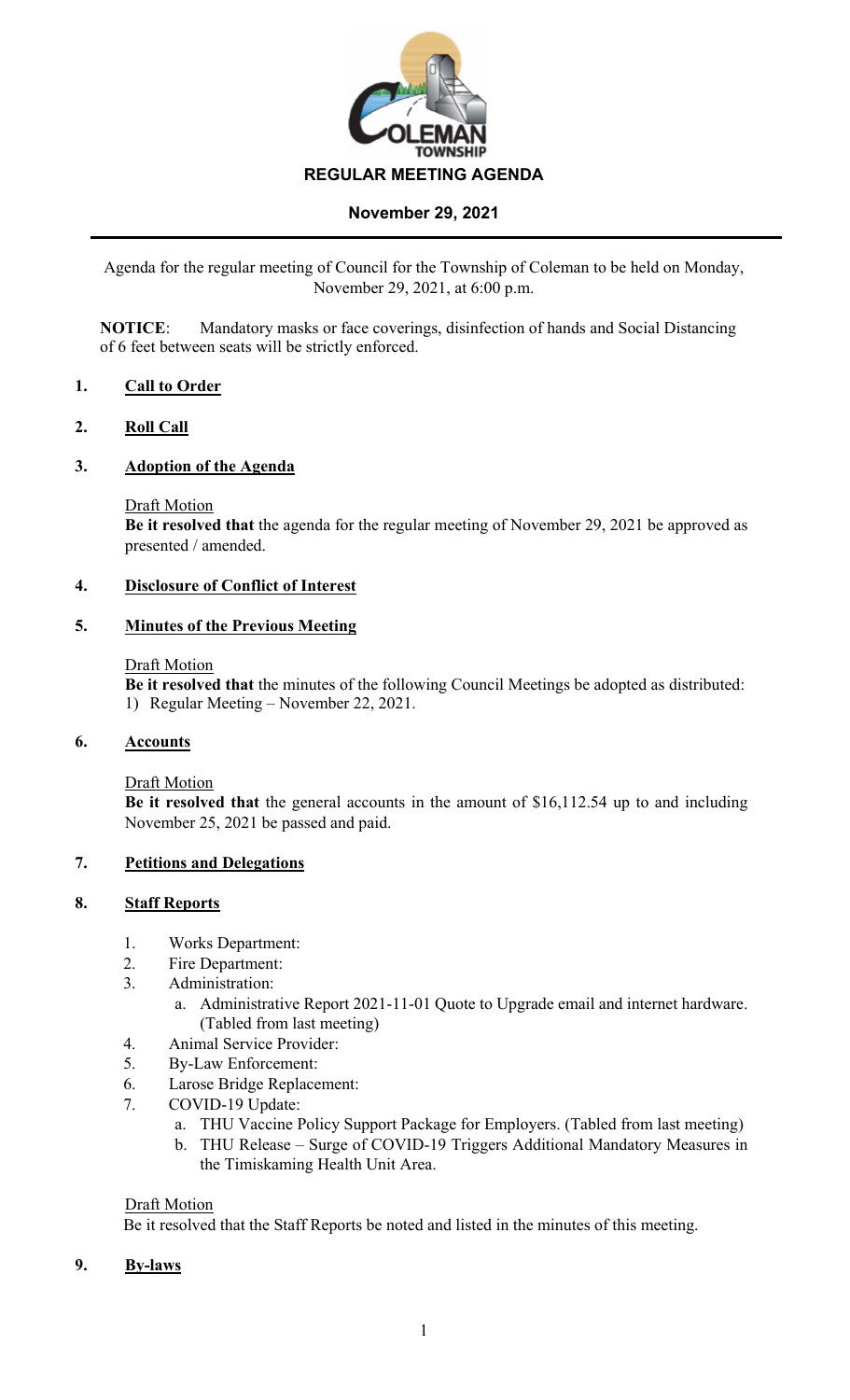

# **10. Business Arising from the Minutes**

## **11. New Business**

- 11.1. Conferences:
- 11.2. Motions:
	- 11.2.1. Correspondence from the Village of Thornloe dated November 23, 2021 supporting a resolution from the Municipality of Mattice-Valcote urging the Provincial Government to reconsider its decision to postpone province-wide property assessments.

# **12. Committee Reports**

- 12.1 Public Works
- 12.2 Finance
- 12.3 Government Liaison, TeMAG and TMA
- 12.4 Tourism & Recreation

# **13. Correspondence**

| <b>Item</b><br>No. | <b>Received</b><br><b>Date</b> | Originator                                                                                                    | <b>Subject</b>                                                                                                                                                   |  |
|--------------------|--------------------------------|---------------------------------------------------------------------------------------------------------------|------------------------------------------------------------------------------------------------------------------------------------------------------------------|--|
| 13.1               | November 23                    | Township of Amaranth                                                                                          | Support for resolution from Township<br>of Adelaide-Metcalfe regarding more<br>funding for rural municipalities to<br>support Bridge and Culvert<br>Replacements |  |
| 13.2               | November 23                    | Earlton-Timiskaming<br><b>Regional Airport Authority</b>                                                      | Manager's Reports for July, August<br>and September; Financials for July,<br>August and September; Minutes of<br>September 2021                                  |  |
| 13.3               | November 24                    | Ministry of Northern<br>Development, Mines, Natural<br><b>Resources and Forestry</b>                          | Northern Ontario Resource<br>Development Support (NORDS) Fund                                                                                                    |  |
| 13.4               | November 19                    | Minister of Agriculture and<br>Agri-Food Canada/Ontario<br>Ministry of Agriculture, Food<br>and Rural Affairs | A new Canadian Agricultural<br>Partnership (CAP)                                                                                                                 |  |
| 13.5               | November 15                    | <b>OMERS</b>                                                                                                  | OMERS Bulletin – Response to<br>Letters sent to Municipal Councils by<br><b>CUPE regarding OMERS Investment</b><br>Performance                                   |  |
| 13.6               | November 18                    | Town of Plympton-Wyoming                                                                                      | Concerns with the Continued<br>Postponement of Property<br>Assessments                                                                                           |  |
| 13.7               | November 20                    | Rural Ontario Municipal<br>Association                                                                        | ROMA Paper: Opportunities for Rural<br>Ontario in a Post-COVID World, to be<br>released at the 2022 AGM                                                          |  |
| 13.8               | November 22                    | Temiskaming Shores & Area<br><b>Chamber of Commerce</b>                                                       | Village Noel 2021 Cancellation                                                                                                                                   |  |
| 13.9               | November 23                    | Township of Wainfleet                                                                                         | Correspondence – Resolution<br>requesting Support for Federal and                                                                                                |  |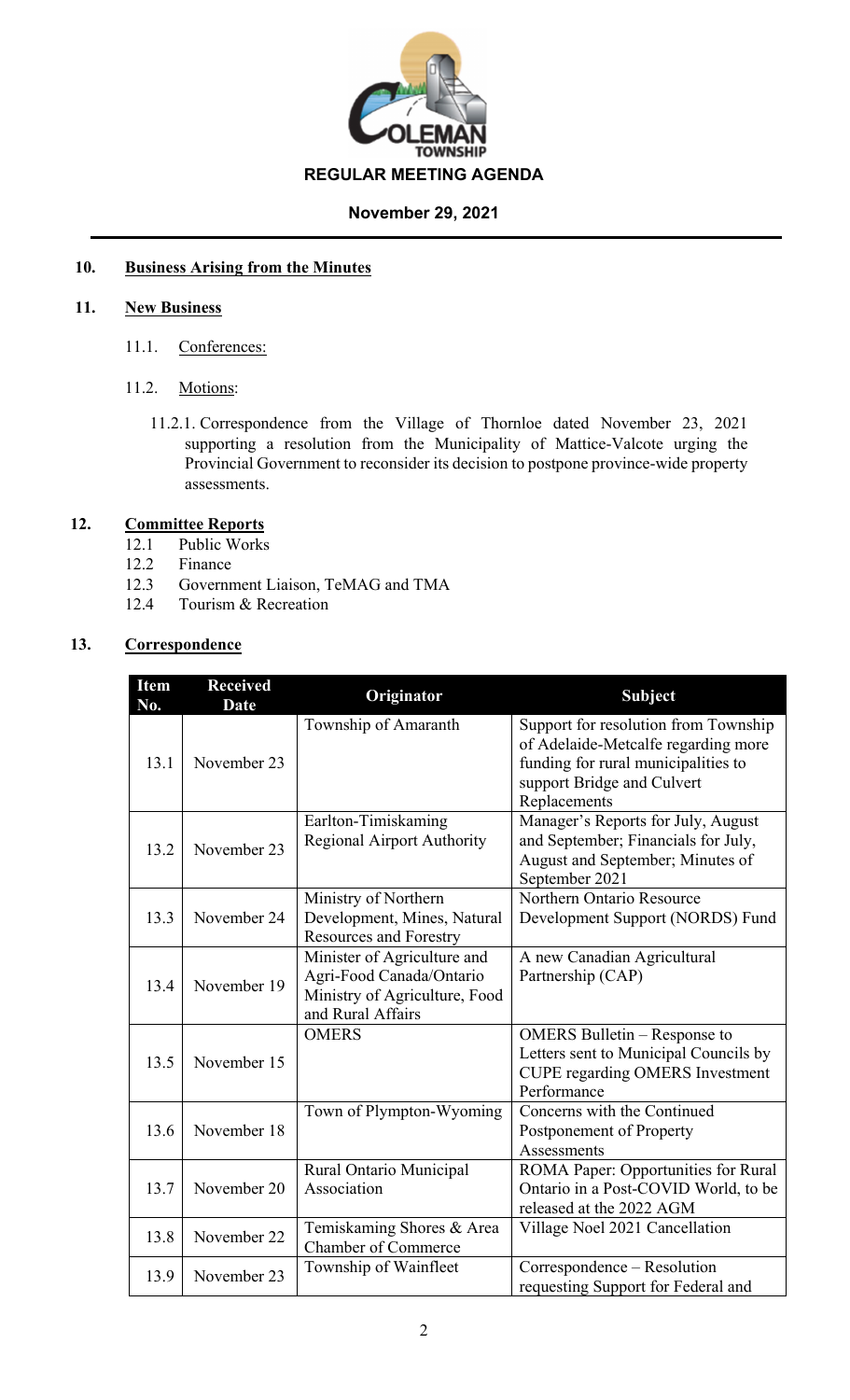

|  | Provincial Funding for Rural |
|--|------------------------------|
|  | Infrastructure Projects      |

### Draft Motion

Be it resolved that correspondence items 13.1 to 13.9 be noted, filed and recorded in the minutes of this meeting.

### **14. Notice of Motion**

### **15. In camera (closed) session**

### Draft Motion

**Whereas** Section 239(2) states that a meeting or part of a meeting may be closed to the public if the subject matter being considered is:

- (b) personal matters about an identifiable individual, including municipal or local board employees;
- (c) a proposed or pending acquisition or disposition of land by the municipality or local board;
- (e) litigation or potential litigation, including matters before administrative tribunals, affecting the municipality or local board;

**Be it resolved that** Council agrees to convene in closed session at p.m. to discuss the following matters:

- 1. Applications to fill the vacant Council seat.
- 2. Properties with Building Conditions.
- 3. Human Resources Update.
- 4. Chitaroni Litigation Update.

#### Draft Motion:

**Be it resolved that** Council agrees to reconvene in open session at \_\_\_\_\_\_\_ p.m. with/without a report.

### **16. Confirmatory By-law**

### Draft Motion

**Be it resolved that** By-Law No. 21-43 being a By-law to confirm certain proceedings of Council be read a first and second time.

Draft Motion

**Be it resolved that** By-Law No. 21-43 being a By-law to confirm certain proceedings of Council be read a third and final time and be passed and enacted.

## **17. Adjournment**

### **Draft Motion**

Be it resolved that this meeting do now adjourn at \_\_\_\_\_\_\_\_\_\_\_ p.m.